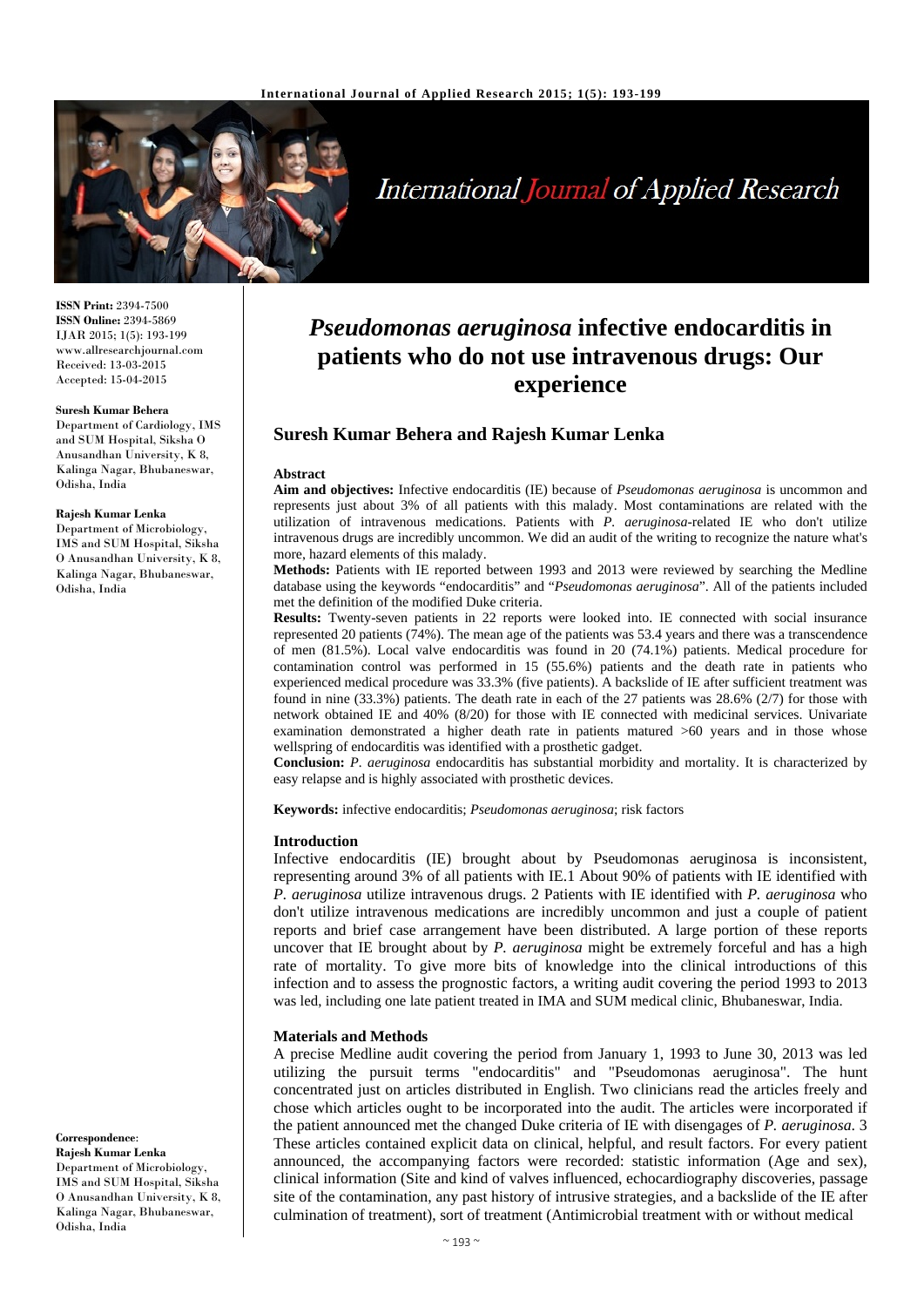procedure), and result (demise or recuperation). An ongoing intrusive methodology was characterized as an intravascular devicerelated technique inside 1 year of the scene of *P. aeruginosa* IE, for example, prosthetic valve substitution, focal venous catheter inclusion, an arterio-venous unite task, cardiovascular catheterization, pacemaker addition, and significant medical procedure (i.e., open heart medical procedure), renal transplantation, biliary prosthesis implantation, and intrusive urinary techniques, for example, cystoscopy. IE connected with social insurance was characterized as either nosocomial disease or non-nosocomial contamination related with wellbeing care.4 Nosocomial disease was characterized as IE creating in a patient hospitalized for >48 hours before the beginning of the side effects and indications of IE. Non-nosocomial disease related with human services was characterized as IE analyzed inside 48 hours of affirmation as an outpatient with broad social insurance contact including any of the accompanying criteria: [1] the patient had gotten intravenous treatment, wound consideration, or specific nursing care at home inside 30 days preceding the beginning of *P. aeruginosa* IE; [2] the patient had gone to a medical clinic or hemodialysis center or got intravenous chemotherapy inside 30 days preceding the beginning of *P. aeruginosa* IE: <sup>[3]</sup> the patient was hospitalized in an intense consideration emergency clinic for 2 days in the 90 days preceding the beginning of *P. aeruginosa* IE; or [4] the patient dwelled in a nursing home or long haul care facility.4,5 Community-procured IE that was not identified with intravenous medication use was characterized as IE analyzed at the season of confirmation (or inside 48 hours of affirmation) in a patient not satisfying the criteria for disease related with human services and with no history of utilizing intravenous medications. Immunocompromised patients were characterized as patients who were accepting long haul immunosuppressive treatment, or who had hematological ailment because of chemotherapy. A backslide of IE after sufficient treatment is characterized as another scene brought about by *P. aeruginosa* inside a half year of the primary scene of *P. aeruginosa* IE. Factual investigation SPSS variant 17.0 (SPSS Inc., Chicago, IL, USA) was utilized for every measurable examination. The mean, standard deviation, middle, and range were determined for persistent factors. The c2 test and Fisher's careful test were utilized to decide noteworthy contrasts between gatherings with unmitigated factors. Univariate investigations were utilized to decide the relationship between potential hazard variables and mortality. Factual hugeness was set at  $p<0.05$ .

#### **Results**

In this extensive audit of the writing from 1993 to 2013, 27 patients with *P. aeruginosa* IE were recognized from 22 articles.6e27 All 27 patients met the changed Duke criteria and none of the patients utilized intravenous medications.

Network gained *P. aeruginosa* IE represented seven patients (25.9%) and *P. aeruginosa* IE connected with social insurance represented 20 patients (74.1%). The clinical attributes of the announced patients are given in Table 1. The patients with network gained IE had a mean time of 50.9 years and those with IE connected with medicinal services had a mean time of 54.4 years. Five (71.4%) patients with network gained IE were men and 17 (85%) patients with IE connected with human services were men. Seventeen (85%) patients with IE connected with human services had a known entryway of section, contrasted and just two (28.6%) patients with network obtained IE. Comorbidities happened in six (85.7%) patients with network gained IE and in 14 (70%) patients with IE connected with medicinal services. Nine (45%) patients with IE connected with social insurance had a past filled with an ongoing intrusive methodology, which was just found in one (14.3%) understanding with network procured IE. Contamination of the local valve happened in five (71.4%) patients with community acquired IE and in 15 (75%) patients with IE connected with human services. Left-sided IE happened in four (57.1%) patients with network gained IE and 13 (65%) of patients with IE connected with medicinal services. Of the 27 patients who got echocardiography, 25 (92.6%) had noticeable bacterial development. Medical procedure for disease control was required in four (57.1%) patients with network procured IE and in 11 (55%) patients with IE connected with human services. A backslide of IE after satisfactory treatment happened in two (28.6%) patients with network procured IE and in seven (35%) patients with IE connected with social insurance. The general mortality of *P. aeruginosa* IE was 28.6% in network gained IE and 40% in IE connected with medicinal services. Contrasted and network obtained *P. aeruginosa* IE, just the known site of passage of the contamination was fundamentally higher in IE connected with medicinal services in the univariate examination. The mortalities and survival of patients with *P. aeruginosa* IE were looked at (Table 2). In univariate examination, age  $>60$  years and a prosthetic gadget as the wellspring of IE were factors that had noteworthy relationship with mortality. Patients who backslid and the individuals who did not backslide with *P. aeruginosa* IE were thought about (Table 3). In univariate investigation, just mortality was essentially higher in patients who backslid.

| <b>Variable</b>                     | $N$ (%) (n Z 27) |         | $N$ $(\%)$ with     |    | $N$ (%) with infection |          |
|-------------------------------------|------------------|---------|---------------------|----|------------------------|----------|
|                                     |                  |         | community-acquired  |    | associated with health |          |
|                                     |                  |         | infection $(n Z 7)$ |    | care (n $Z$ 20)        |          |
| Age(y)                              | 53.4 16.4        | (216.3) | 50.9 15.7 (21e66)   |    | 54.4 16.9 (21e83)      | 0.64     |
| Age $60y$                           | 11               | (40.7)  | (42.9)              | 8  | (40.0)                 | >0.99    |
| Male sex                            | 22               | (81.5)  | (71.4)              | 17 | (85.0)                 | 0.58     |
| History of congenital heart disease | 3                | (11.1)  | (28.6)              |    | (5.0)                  | 0.16     |
| Known site of entry of infection    | 19               | (70.4)  | (28.6)              | 17 | (85.0)                 | $0.01 *$ |
| Diabetes mellitus                   | 5                | (18.5)  | (28.6)              | 3  | (15.0)                 | 0.58     |
| Hemodialysis                        | 3                | (11.1)  | (0)                 | 3  | (15.0)                 | 0.55     |
| Immunocompromised patient           | 5                | (18.5)  | (0)                 | 5  | (25.0)                 | 0.28     |
| Location                            |                  |         |                     |    |                        |          |
| Left-side                           | 17               | (63.0)  | (57.1)              | 13 | (65.0)                 | d        |
| Mitral valve                        | 8                | (29.6)  | (42.9)              | 5  | (25.0)                 | d        |
| Aortic valve                        | 8                | (29.6)  | (0)                 | 8  | (40.0)                 | d        |

**Table 1:** Clinical characteristics of 27 patients with *Pseudomonas aeruginosa* infective endocarditis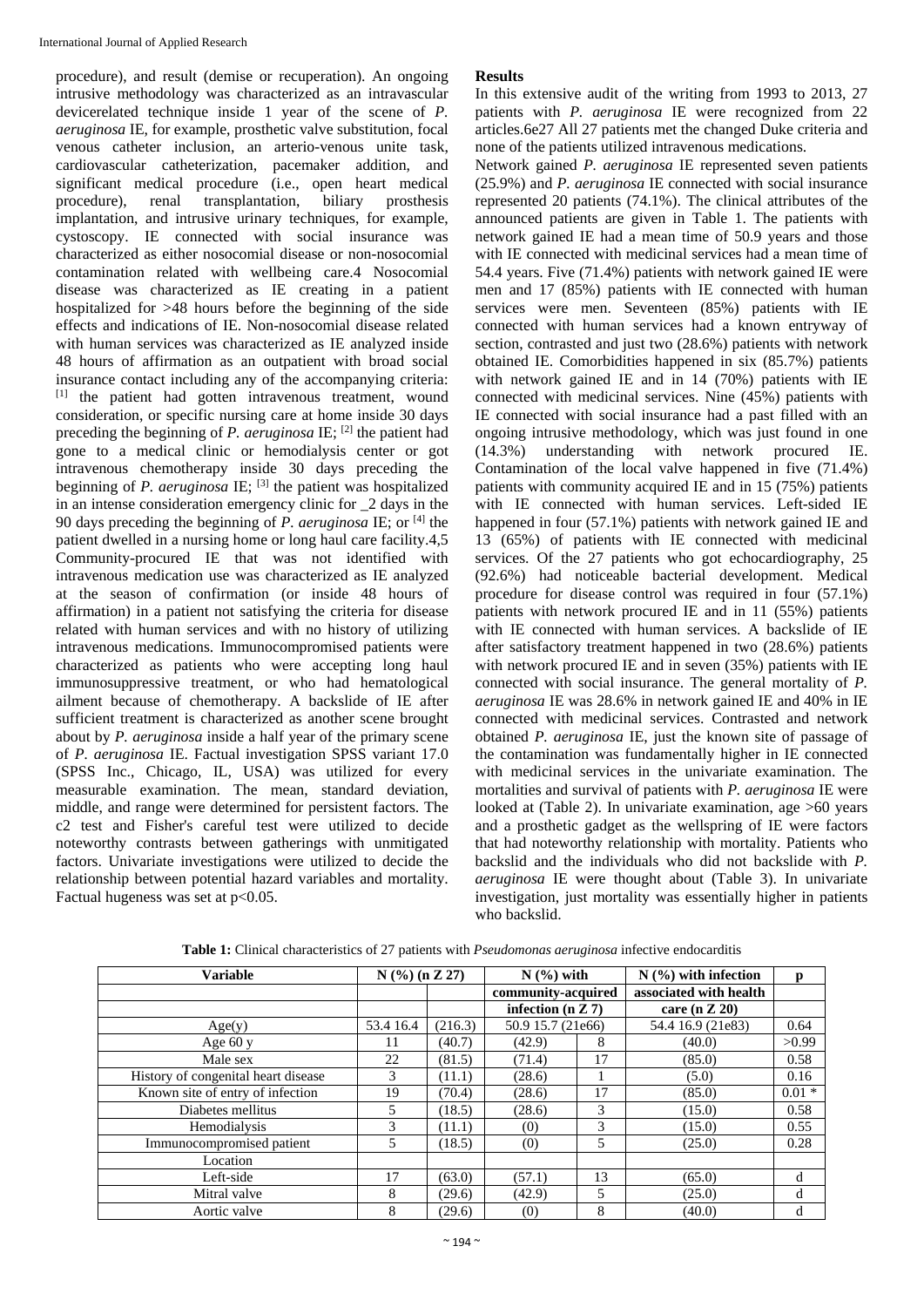| Both                                      |    | (3.7)  | (14.3)  | 0  | (0)    | u     |
|-------------------------------------------|----|--------|---------|----|--------|-------|
| Right-side                                |    | (25.9) | (28.6)  |    | (25.0) |       |
| Tricuspid valve                           |    | (3.7)  | (0)     |    | (5.0)  |       |
| Pulmonary valve                           |    | (11.1) | (14.3)  |    | (10.0) |       |
| Both valves                               |    | (11.1) | (14.3)  | ◠  | (10.0) |       |
| Pacemaker                                 |    | (7.4)  | (0)     | ⌒  | (10.0) |       |
| Patent foramen ovule                      |    | (3.7)  | (14.3)  | 0  | (0)    | đ     |
| Bacterial growth seen on echocardiography | 25 | (92.6) | (100.0) | 18 | (90.0) | >0.99 |
| Echocardiography                          |    |        |         |    |        |       |

**Table 2:** Comparisons between patients who died and surviving patients with *Pseudomonas aeruginosa* infective endocarditis

| <b>Variable</b>                           | Total no. of patients N (%) of patients who died |                |        | OR (95% CI) | n                   |          |
|-------------------------------------------|--------------------------------------------------|----------------|--------|-------------|---------------------|----------|
| Age $60y$                                 | 11                                               |                | (63.6) | 7.58        | (1.31.53.92)        | $0.04*$  |
| Male sex                                  | 22                                               | 9              | (40.9) | 0.36        | (0.03.3.79)         | 0.62     |
| IE associated with health care            | 7                                                | 2              | (28.6) | 0.60        | (0.09.6.89)         | 0.68     |
| Diabetes mellitus                         | 5                                                | 2              | (40.0) | 1.17        | (0.16e8.53)         | >0.99    |
| Hemodialysis                              | 3                                                | $\Omega$       | (0)    | d           |                     | d        |
| Congenital heart disease                  | 3                                                |                | (33.3) | 0.83        | (0.07.80.55)        | >0.99    |
| Immunocompromised patient                 | 5                                                | 3              | (60.0) | 3.21        | (0.43e23.79)        | 0.33     |
| Surgery for infection control             | 15                                               | 5              | (33.3) | 0.70        | (0.15.7.37)         | 0.71     |
| Prosthetic valve                          | 6                                                | 4              | (66.7) | 4.67        | (0.67.62.74)        | 0.16     |
| Bacterial growth seen on echocardiography | 25                                               | 9              | (36.0) | 0.56        | (0.03.50.11)        | >0.99    |
| Right-sided vegetation                    | 7                                                | $\overline{2}$ | (28.6) | 0.60        | (0.09.6.17)         | >0.99    |
| Prosthetic device-related infection       | 16                                               | 9              | (56.3) |             | 12.88 (1.312.25.78) | $0.02 *$ |
| Previous open heart surgery               | 9                                                | 4              | (44.4) | 1.60        | (0.31.6.25)         | 0.68     |
| History of recent invasive procedure      | 10                                               | 4              | (40.0) | 1.22        | (0.24e6.11)         | >0.99    |
| Complications                             | 19                                               | 9              | (47.3) | 6.30        | (0.64e61.63)        | 0.19     |
| Congestive heart failure                  | 10                                               | 6              | (60.0) | 4.88        | (0.90e26.42)        | 0.10     |
| Intracardiac abscess                      | 4                                                | 3              | (75.0) | 6.86        | (0.60e77.98)        | 0.13     |
| Embolization                              | 7                                                | $\mathcal{D}$  | (28.6) | 0.60        | (0.09e0.89)         | 0.68     |

**Table 3:** Comparisons between relapse and non-relapse patients of *Pseudomonas aeruginosa* infective endocarditis

| <b>Variable</b>                      | $N$ (%) of patients relapsing |        |      | <b>OR (95% CI)</b> |           |  |
|--------------------------------------|-------------------------------|--------|------|--------------------|-----------|--|
| Age $60(y)$                          | 5                             | (45.5) | 2.50 | (0.49.52.89)       | 0.41      |  |
| Male                                 | 8                             | (36.4) | 0.44 | (0.41.4.62)        | 0.64      |  |
| Health care-associated               | 7                             | (35.0) | 0.74 | (0.11.7.87)        | >0.99     |  |
| Diabetes mellitus                    | 2                             | (40.0) | 1.43 | (0.19.40.57)       | >0.99     |  |
| Hemodialysis                         | $\Omega$                      | (0)    | d    |                    | d         |  |
| Congenital heart disease             | $\overline{c}$                | (66.7) | 4.68 | (0.38.62.63)       | 0.25      |  |
| Immunocompromised patient            |                               | (20.0) | 0.43 | (0.04.4.62)        | 0.64      |  |
| Prosthetic valve                     | 3                             | (50.0) | 2.33 | (0.36.35.05)       | 0.63      |  |
| Bacterial growth on echocardiography | 8                             | (32.0) | 0.47 | (0.03.4.52)        | >0.99     |  |
| Right-sided vegetation               | 3                             | (42.9) | 1.38 | (0.23.3.30)        | >0.99     |  |
| Prosthetic device-related            | 5                             | (45.5) | 2.50 | (0.49.52.89)       | 0.41      |  |
| Previous open heart surgery          | 5                             | (55.6) | 4.38 | (0.78.34.47)       | 0.11      |  |
| Recent invasive procedure history    | 3                             | (30.0) | 0.79 | (0.15.7.21)        | >0.99     |  |
| Surgery for infection control        | 5                             | (33.3) | 1.00 | (0.20.0.00)        | >0.99     |  |
| Complication                         | 8                             | (42.1) | 5.09 | (0.52.00.00)       | 0.20      |  |
| Congestive heart failure             | 5                             | (50.0) | 3.25 | (0.61.27.28)       | 0.22      |  |
| Intracardiac abscess                 | 3                             | (60.0) | 4.00 | (0.53.00.16)       | 0.29      |  |
| Embolization                         | 3                             | (42.9) | 1.75 | (0.30.7.00)        | 0.65      |  |
| Mortality                            | 7                             | (70.0) | 17.5 | (2.377.29.51)      | $< 0.05*$ |  |

## **Discussion**

*P. aeruginosa* IE was first detailed in 1899 by Reyes *et al*. [28] t has a place with the gathering of non-HACEK gram-negative microorganisms (species other than Haemophilus species, Actinobacillus actinomycetemcomitans, Cardiobacterium hominis, Eikenella corrodens, or Kingella spp.) that reason IE. About 90% of patients with *P. aeruginosa* IE utilize intravenous drugs 2; in any case, social insurance related contamination might be another critical hazard factor in *P. aeruginosa* IE. The investigation of Morpeth *et al*. [29] stressed the significance of the relationship between social insurance contact and non-HACEK gram-negative bacillus IE. In their investigation, the greater part of the patients with non-HACEK gram-negative bacillus IE had disease related with social

insurance (57%) and embedded endovascular gadgets were as often as possible related with non-HACEK gram-negative bacillus IE ( $p$ < 0.05). In this examination, contamination related with social insurance in patients with *P. aeruginosa* IE who did not utilize intravenous medications represented 20 (74.1%) of 27 patients.

In this investigation, patients with *P. aeruginosa* IE with a past filled with a past intrusive system represented 15 (55.6%) of 27 patients. IE identified with a prosthetic gadget represented  $[11]$  (40.7%) patients. In an investigation of 1779 patients, an assumed intravascular gadget source accounted 28.4% of patients with Staphylococcus aureus IE.4 Patients with IE identified with a prosthetic gadget had a higher death rate in this audit ( $p$ < 0.05). Therefore gadget related contamination is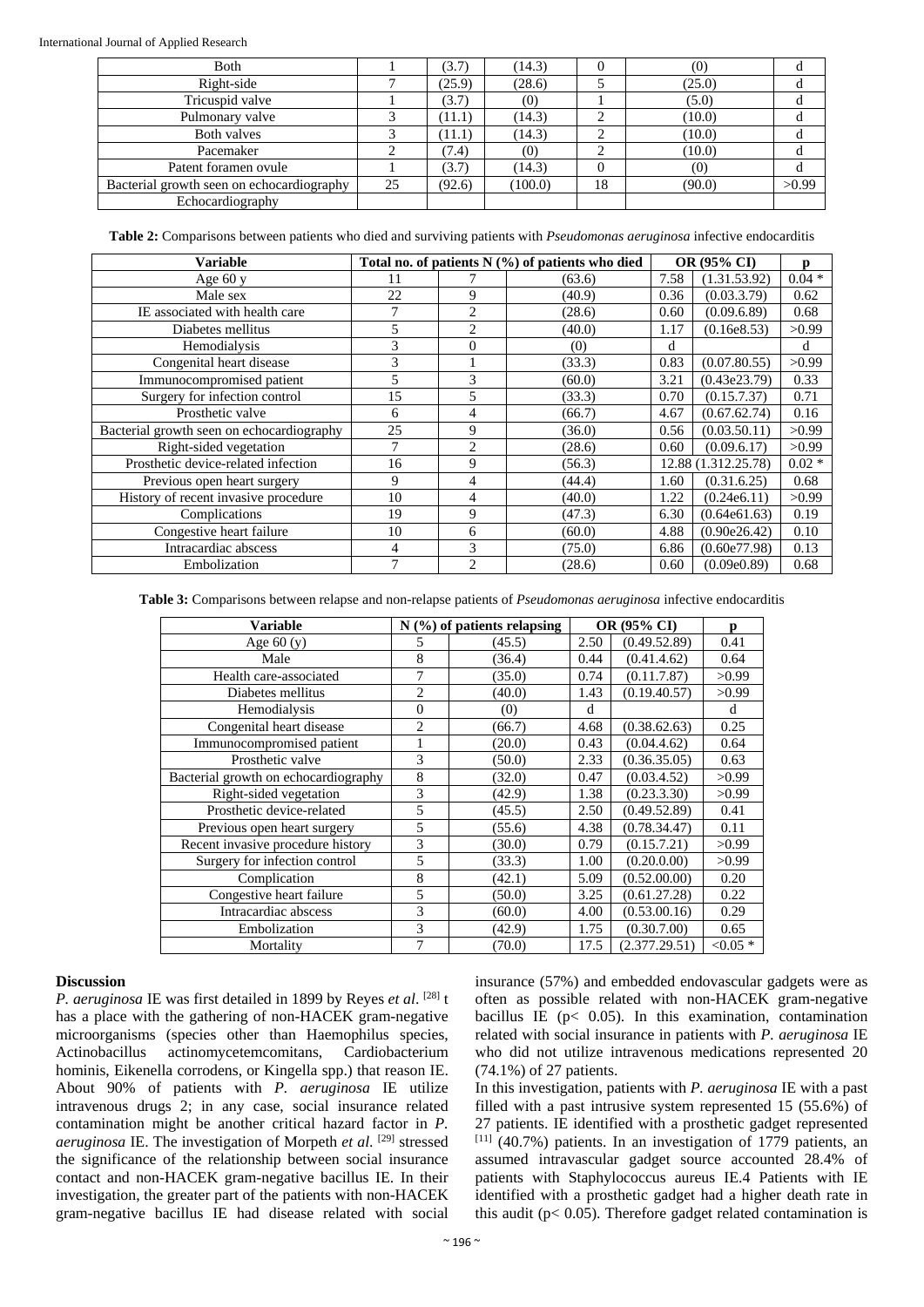an imperative hazard factor for mortality in *P. aeruginosa* IE. Despite the fact that staphylococci represent most of devicerelated contaminations and either coagulase-negative staphylococci or S. aureus is the most widely recognized pathogen distinguished, 30 this audit proposes that *P. aeruginosa* should even now be considered in gadget related IE. In an accomplice contemplate with 1874 patients, rehash IE happened in 4.8%. Among these, 81% had another contamination and 19% were attempted to be backslid patients. S. aureus was the real reason for rehashed IE (41%); the backslide rate of S. aureus in this associate investigation was 2.9% (15/519).31 In the present survey, 33% (9/27) of patients had a backslide of IE and had a noteworthy contrast in mortality (p< 0.05). These propose that *P. aeruginosa* IE may have a higher rate of backslide than different microorganisms and a higher mortality if patients have an assumed backslide. Past investigations have distinguished hazard factors for rehashed IE, for example, intravenous medication use, inborn and rheumatic coronary illness, earlier episode (s) of endocarditis, endless dialysis, male sex, and more seasoned age (>65 years).31 In the present survey, examination of the hazard components and result among backslid and nonbackslid patients indicated just a single noteworthy contrast in mortality (Table 3). In the present audit, *P. aeruginosa* IE in patients who did not utilize intravenous medications normally created in male patients with a period of around 50 years. Most patients gained the contamination through an intrusive system (14.3% in network procured IE; 45% in IE connected with human services), which is like that of S. aureus IE, the main current reason for IE. In the examination by Fowler *et al*, [4] an ongoing obtrusive technique represented 9.6% of community acquired S. aureus IE in patients who did not utilize intravenous medications and 48.6% of patients with S. aureus IE connected with human services. In the present survey, *P. aeruginosa* all the more often attacked the left-sided valves, with mitral or aortic valve contribution, than the right-sided valves (55% versus 33%). The greater part of diseases included the local valve (76.9%). In this examination, 55.6% (15/27) of patients experienced valve substitution or other open heart medical procedure for contamination control. Four arrangement demonstrated that rates of valve substitution in IE brought about by all pathogens went from 15% to 45%.1,32e34 The rate of medical procedure in patients with S. aureus IE in an investigation of 1779 patients was 37.8%,4 demonstrating that *P. aeruginosa* IE may have a higher rate of medical procedure. Albeit heart valve medical procedure was suggested for non-HACEK gram-negative bacillus IE, which included *P. aeruginosa* IE, [35] the death rate in this survey did not uncover any critical distinction among careful and noncareful treatment. Inborn coronary illness (CHD) is the main hazard factor for pediatric IE in creating nations after the decay of rheumatic heart disease <sup>[36]</sup> In an extensive survey article, the main microorganism causing CHD-related IE was Streptococcus spp.  $(44\%)$ , Staphylococcus spp.  $(27\%)$ , and Gramnegative HACEK bunch microbes (16%). <sup>[36]</sup> *P*. *aeruginosa* is an uncommon pathogen for CHD-related IE. In this audit, three patients had a past filled with CHD and none of the three experienced open heart medical procedure for CHD redress. One was effectively treated with antimicrobial treatment alone. The other two patients experienced heart medical procedure for IE control and one of them kicked the bucket because of a recurrent scene of IE. The general mortality in CHD-related IE had diminished to 10% during the 1990s because of enhancements in determination, antimicrobial treatment, cardiovascular medical procedure, and

interventional catheter treatment [36]. In an investigation with 216 patients, careful mediation was as yet a prescient factor for a lower rate of in-emergency clinic mortality in CHD-related IE.37 However, most arrangement had couple of patients of CHD-related *P. aeruginosa* IE, in this way justifying further investigation and examination as far as careful sign and results. Confusions of *P. aeruginosa* IE incorporate heart disappointment and blood vessel emboli including the mind, spleen, and kidneys. 38 Cerebritis, mind abscesses, and mycotic aneurysms may likewise occur<sup>[39]</sup>. In this audit, one patient had meningitis26 and another had endophthalmitis [15]. The rate of complexities was 85.7% (6/7 patients) in network obtained IE and 65% (13/20 patients) in IE connected with human services, which are moderately higher than that of S. aureus IE (run  $12.7e8.9\%$ ) [4]. Patients with entanglements likewise have higher death rates (47% versus 12.5%). In this investigation, the death rate related with *P. aeruginosa* IE was 28.6% in network obtained IE and 40% in IE connected with medicinal services. In a past arrangement, the general mortality ran from 18.0% to 24.6%.1, 32e34 In an investigation of S. aureus IE, the mortality\_ENREF\_35 rate was 21.1% in IE not related with intravenous medication use and 29.4% in IE connected with wellbeing care.4 Compared with these outcomes, the mortality of patients with *P. aeruginosa* IE was comparative in essential network gained IE and somewhat higher in IE connected with human services. Another arrangement with few patients showed that *P. aeruginosa* IE connected with intravenous medication use had a death rate of 10% (1/10). 40 In the present survey, the mortality of network procured *P. aeruginosa* IE not related with intravenous medication use (28.6%) had all the earmarks of being like that of *P. aeruginosa* IE connected with intravenous medication use. Be that as it may, further investigation ought to be performed to check this.

# **Conclusions**

There are a few constraints in this investigation. The fundamental wellspring of data was patients detailed in the writing, which may have critical choice inclination for a higher seriousness, progressively convoluted course, and more unfortunate result. An individual specialist's report can't be institutionalized for the patient factors and a predisposition may likewise exist. A few patients who might be viewed as contender for medical procedure may have been prohibited from careful choices because of their poor condition. Certain subgroups of few patients may create type II blunders. There are missing information in these writing reports, incorporate the seriousness of infection, sufficiency of the anti-toxin routine, satisfactory dose and span of the anti-toxin routine, size of bacterial development, sign for medical procedure, and powerlessness information of *P. aeruginosa*. The patient numbers in this examination are too little to even consider drawing a noteworthy conclu particle. All in all, *P. aeruginosa* IE not identified with intravenous medication use is uncommon, yet is a forceful illness. It has the normal for simple backslide and is exceptionally connected with the utilization of a prosthetic gadget. Later on, if more arrangement reports are distributed, there ought to be adequate patients for an increasingly nitty gritty investigation.

## **References**

- 1. Sandre RM, Shafran SD. Infective endocarditis: review of 135 cases over 9 years. Clin Infect Dis. 1996; 22:276e86.
- 2. Wieland M, Lederman MM, Kline-King C, Keys TF, Lerner PI, Bass SN *et al*. Left-sided endocarditis due to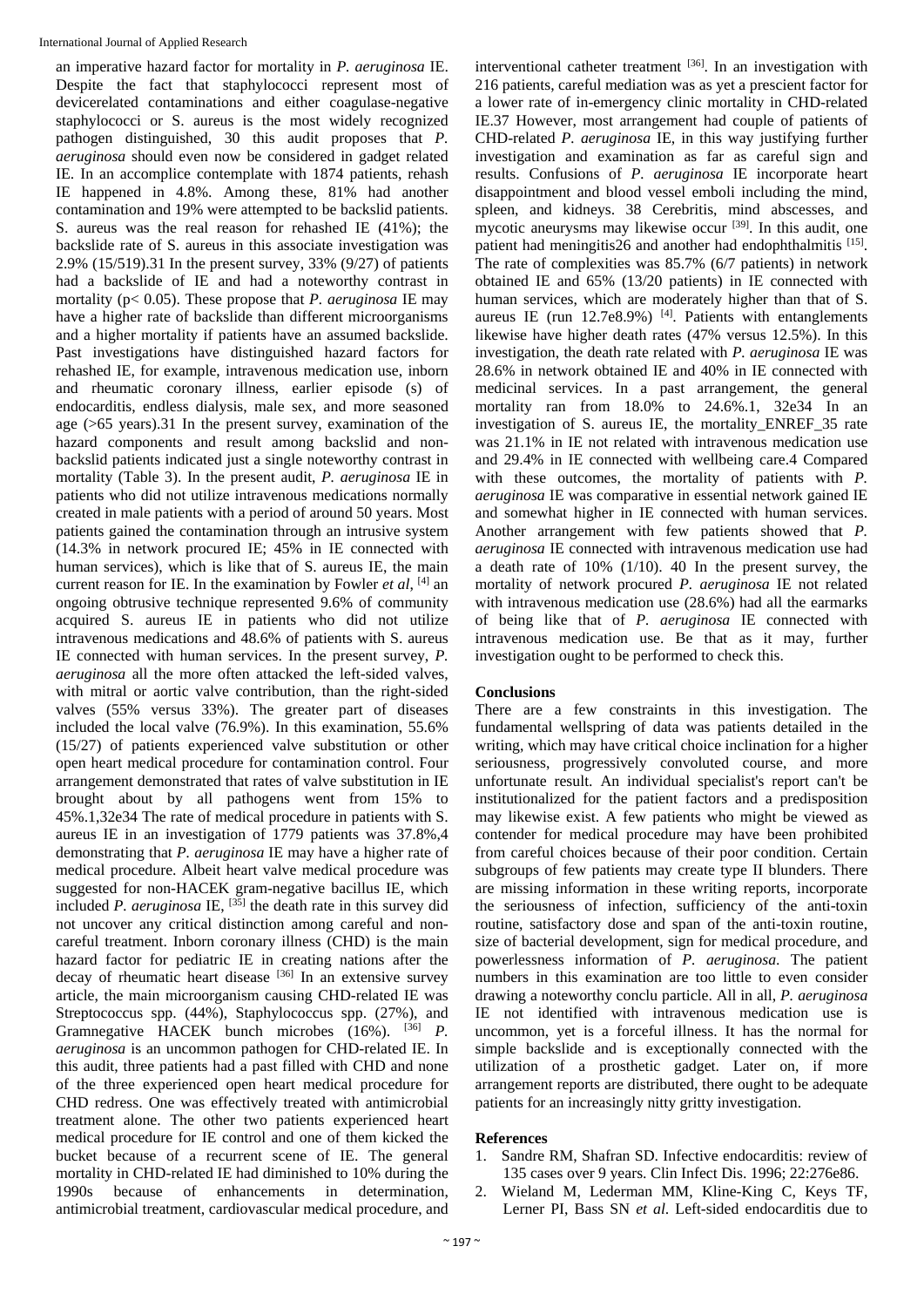*Pseudomonas aeruginosa*. A report of 10 cases and review of the literature. Medicine (Baltimore) 1986; 65:180e9.

- 3. Li JS, Sexton DJ, Mick N, Nettles R, Fowler Jr VG, Ryan T *et al*. Proposed modifications to the Duke criteria for the diagnosis of infective endocarditis. Clin Infect Dis. 2000; 30:633e8.
- 4. Fowler Jr VG, Miro JM, Hoen B, Cabell CH, Abrutyn E, Rubinstein E *et al*. Staphylococcus aureus endocarditis: a consequence of medical progress. JAMA. 2005; 293:3012e21.
- 5. Friedman ND, Kaye KS, Stout JE, McGarry SA, Trivette SL, Briggs JP *et al*. Health care-associated bloodstream infections in adults: a reason to change the accepted definition of community-acquired infections. Ann Intern Med 2002; 137:791e7.
- 6. Aggarwal A, Ritter N, Reddy L, Lingutla D, Nasar F, El-Daher N *et al*. Recurrent Pseudomonas aortic root abscess complicating mitral valve endocarditis. Heart Lung. 2012; 41:181e3.
- 7. Apple J, Hunt JL, Wait M, Purdue G. Delayed presentations of aortic valve endocarditis in patients with thermal injury. J Trauma. 2002; 52:406e9.
- 8. Bicanic TA, Eykyn SJ. Hospital-acquired, native valve endocarditis caused by *Pseudomonas aeruginosa*. J Infect 2002; 44:137e9.
- 9. Branco L, Pitta ML, Galrinho A, Real HC, da Cruz AG, Conceicao J *et al*. A rare cause of late infective endocarditis after heart surgery. J Am Soc Echocardiogr 1997; 10:371e4.
- 10. Chacko ST, Chandy ST, Abraham OC, Swaminathan S, Varghese GM, Priscilla R *et al*. Pacemaker endocarditis caused by *Pseudomonas aeruginosa* treated successfully. J Assoc Physicians India 2003; 51:1021e2.
- 11. Chikazawa G, Nakajima M, Hirayama T, Misumi H, Ideta I, Tomioka H *et al*. A case of radical operation for rightsided infective endocarditis due to *Pseudomonas aeruginosa* concurrent with VSD in the elderly person. Kyobu Geka 1997; 50:483e6 [in Japanese].
- 12. Dawson NL, Brumble LM, Pritt BS, Yao JD, Echols JD, Alvarez S. Left-sided *Pseudomonas aeruginosa* endocarditis in patients without injection drug use. Medicine (Baltimore) 2011; 90:250e5.
- 13. Gavin PJ, Suseno MT, Cook FV, Peterson LR, Thomson Jr RB. Left-sided endocarditis caused by *Pseudomonas aeruginosa*: successful treatment with meropenem and tobramycin. Diagn Microbiol Infect Dis 2003; 47:427e30.
- 14. Hassan KS, Al-Riyami D. Infective endocarditis of the aortic valve caused by *Pseudomonas aeruginosa* and treated medically in a patient on haemodialysis. Sultan Qaboos Univ Med J 2012; 12:120e3.
- 15. Hsu KH, Ben RJ, Shiang JC, Feng NH. *Pseudomonas aeruginosa* endocarditis associated with endophthalmitis caused by arteriovenous fistula and graft infection. J Chin Med Assoc. 2003; 66:617e20.
- 16. Barshay J, Nemets A, Ducach A, Lugassy G. *Pseudomonas aeruginosa* endocarditis in acute myeloid leukemia: a rare complication. Int J Biomed Sci. 2008; 4:330e2.
- 17. Kato Y, Ohashi H, Tsutsumi Y, Murakami T, Takahashi Y. Prosthetic valve endocarditis caused by metallo-betalactamaseproducing *Pseudomonas aeruginosa*. J Card Surg 2009; 24:347e9.
- 18. Laguno M, Miro O, Font C, de la Sierra A. Pacemakerrelated endocarditis. Report of 7 cases and review of the literature. Cardiology 1998; 90:244e8.
- 19. Nasim A, Baqi S, Akhtar SF. *Pseudomonas aeruginosa* endocarditis in renal transplant recipients. Transpl Infect Dis. 2012; 14:180e3.
- 20. Reinsch N, Plicht B, Lind A, Janosi RA, Buck T, Kamler M *et al*. Recurrent infective endocarditis with uncommon Gramnegative Pasteurella multocida and *Pseudomonas aeruginosa*: a case report. J Heart Valve Dis 2008; 17:710e3.
- 21. Sa MI, Moco R, Cabral S, Reis AH, Pereira LS, Torres S *et al*. Isolated pulmonary valve endocarditis due to *Pseudomonas aeruginosa*. Rev Port Cardiol 2007; 26:43e8.
- 22. Saraiva RM, Camillis LF, Francisco RM, Gomes MV. Isolated pulmonary valve *Pseudomonas aeruginosa* endocarditis related to catheter embolism. Int J Cardiol 2002; 83:83e4.
- 23. Stollberger C, Bastovansky A, Finsterer J. Fatal septicemia in a patient with cerebral lymphoma and an Amplatzer septal occluder: a case report. J Med Case Rep 2011; 5:554.
- 24. Tembe AG, Kharbanda P, Dalal JJ, Vaishnav G, Joshi VR. Infective endocarditis e a tale of two cases and the lessons (re) learned. J Assoc Physicians India 2010; 58:319e22.
- 25. Todaro J, Bollmann PW, Nussbacher A, Camargo LF, Santos BF, Alvarenga D *et al*. Multiple myeloma complicated with pseudomonas endocartiditis. Einstein (Sao Paulo). 2012; 10:498e501.
- 26. Venkatesan A, Spalding C, Speedie A, Sinha G, Rumbaugh JA. *Pseudomonas aeruginosa* infective endocarditis presenting as bacterial meningitis. J Infect. 2005; 51:e199e202.
- 27. Yilmaz M, Sunar H, Mert A. Community-acquired leftsided *Pseudomonas aeruginosa* endocarditis in a patient without intravenous drug use. Infection. 2013; 41:243e5.
- 28. Reyes MP, Palutke WA, Wylin RF. Pseudomonas endocarditis in the Detroit Medical Center. 1969e1972. Medicine (Baltimore). 1973; 52:173e94.
- 29. Morpeth S, Murdoch D, Cabell CH, Karchmer AW, Pappas P, Levine D *et al*. Non-HACEK gram-negative bacillus endocarditis. Ann Intern Med. 2007; 147:829e35.
- 30. Baddour LM, Bettmann MA, Bolger AF, Epstein AE, Ferrieri P, Gerber MA *et al*. Nonvalvular cardiovascular device-related infections. Circulation. 2003; 108:2015e31.
- 31. Alagna L, Park LP, Nicholson B, Keiger A, Strahilevitz J, Morris A *et al*. Repeat endocarditis: analysis of risk factors based on the International Collaboration on Endocarditis e Prospective Cohort Study (ICE-PCS). Clin Microbiol Infect. 2013; 20:566e75.
- 32. Chu J, Wilkins G, Williams M. Review of 65 cases of infective endocarditis in Dunedin Public Hospital. N Z Med J. 2004; 117:U1021.
- 33. Ferreiros E, Nacinovich F, Casabe JH, Modenesi JC, Swieszkowski S, Cortes C *et al*. Epidemiologic, clinical, and microbiologic profile of infective endocarditis in Argentina: a national survey. The Endocarditis Infecciosa en la Republica Argentina-2 (EIRA-2) Study. Am Heart J 2006; 151:545e52.
- 34. Krcmery V, Gogova M, Ondrusova A, Buckova E, Doczeova A, Mrazova M *et al*. Etiology and risk factors of 339 cases of infective endocarditis: report froma 10 year national prospective survey in the Slovak Republic. J Chemother 2003; 15:579e83.